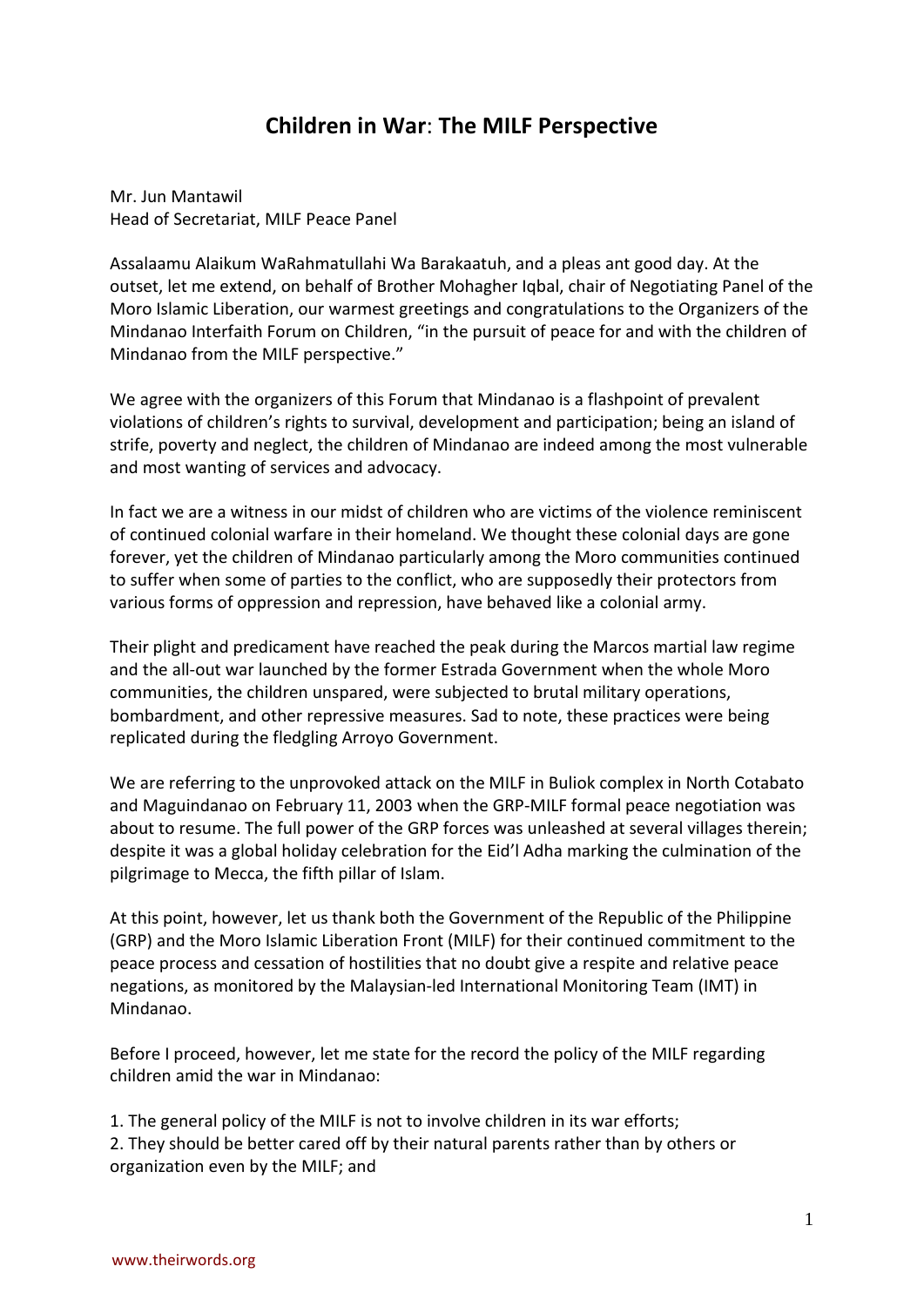3. The rightful place of children, being in tender ages, must be in schools to prepare them for the future either as leaders of the community or as good, law-abiding, and productive members.

However, there are special situations that the MILF finds it the better part of judgment to allow children to be in its care. For instance, when as a result of armed conflict, orphaned children are better off in the care of the MILF rather than becoming street children and become drug pushers, drug users, criminals, and other forms of child delinquency problem. Their roles are purely "auxiliary" in character and not for combat, except when the whole MILF base/community is under attack, in which case, all and sundry will also have to fight to survive. But this situation is temporary, because, as you can recall, MILF camps like Camp Abubakar and Camp Bushrah are not really a camp in the strict sense, because we have established madaris (schools), playgrounds, etc. to attain to the needs of these children.

To date, the Mindanao children, as victims of violence, have suffered much in terms of psychological, physical and social inferiority and trauma, which have affected in no small scale their dignity, growth and development as human beings.

Over the years, violence in Mindanao has seen a number of children in the flashpoints and in various evacuation centers. Their life and future are still uncertain under this situation.

That is why, today, perchance we could witness in our own bare eyes children who hold guns as tall as their height. Some curious onlookers have interpreted this as conscription of minors. They are not; they are born to it, and have learned to it as a way of survival.

Most of the children of war are out of school. To cope up with this problem, the leadership, consistent with its commitment to a peaceful resolution of the armed conflict and the Mindanao problem, has designed a program for their rehabilitation and development, especially on education- atleast in the non-formal education teaching basic writing, readings and arithmetic.

This program has been entrusted to its madaris (schools) education, da'wah (call) and information agencies including its lower organs in the communities.

Sad enough there is a dilemma here on our madaris and da'wah programs in Mindanao, as suspects with the current global war on terrorism.

But rest assured this can't stop and remiss us from our responsibility and duty in designing a suitable program for the survival, betterment and protection of our children in Mindanao.

Indeed the children of war are the burden of the organization. This is the main reason that for the rest, whose families are well of, we have encouraged them to send their children to the elementary, secondary and college education in their communities. We believe that an educated youth is well prepared to assume the task of the nation building that lies ahead.

Our main guidelines in the molding, protection and development of the children is the Glorious Qur'an and the Sunnah (Tradition) of the Holy Prophet of Islam, which embodied various provisions on the rights, development and protections of children including the